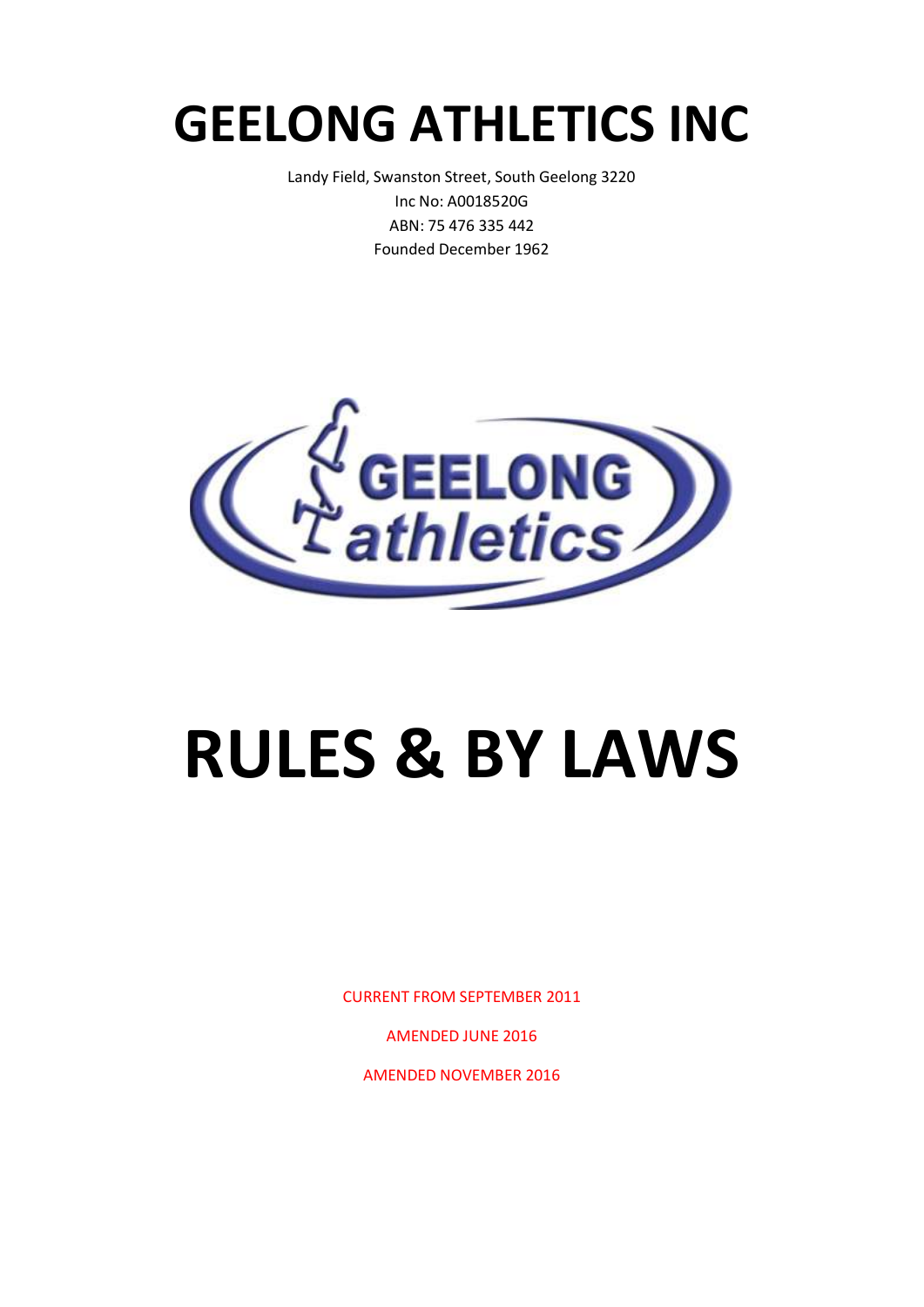### **RULES**

#### 1. **NAME**

The name of the Regional Centre shall be "Geelong Athletics Incorporated" and referred to as the Geelong Regional Centre – Athletics Victoria Inc.

#### 2. **HEADQUARTERS**

The Headquarters of the Regional Centre shall be at John Landy Field Recreation Reserve, Swanston Street, Geelong, in the State of Victoria.

#### 3. **INTERPRETATION**

3.1 In these Rules, unless the contrary appears;

"Board" means the Board of Management of Athletics Victoria Inc.

"Committees" means the Committee of Management of Athletics Victoria Inc. amended June2016

#### "The Act" means the Association Incorporation Act 1981.

"The Act" means the Association Incorporations Reform Act 2012(Vic) and includes any regulations made under the Act or any other Act under which Geelong Athletics may be incorporated from time to time. amended June2016

"The Regulations" means regulations made under the Act.

"The Association" means Athletics Victoria Incorporated*.*

"Centre" means the Geelong Regional Centre – Athletics Victoria Inc*.*

"Centre Board" means Board of Management of the Geelong Regional Centre – Athletics Victoria Inc.

- 3.2 In these Rules a reference to the Secretary of the Centre is a reference where a person holds office under these Rules as Secretary of the Centre to that person.
- 3.3 Words or expressions contained in these Rules shall be interpreted in accordance with the provision of the Acts Interpretation Act 1958 and the Act in force from time to time.

#### 4. **OBJECTIVES**

4.1 The objectives of the Centre shall be to encourage, promote, improve and control athletics in the Geelong area.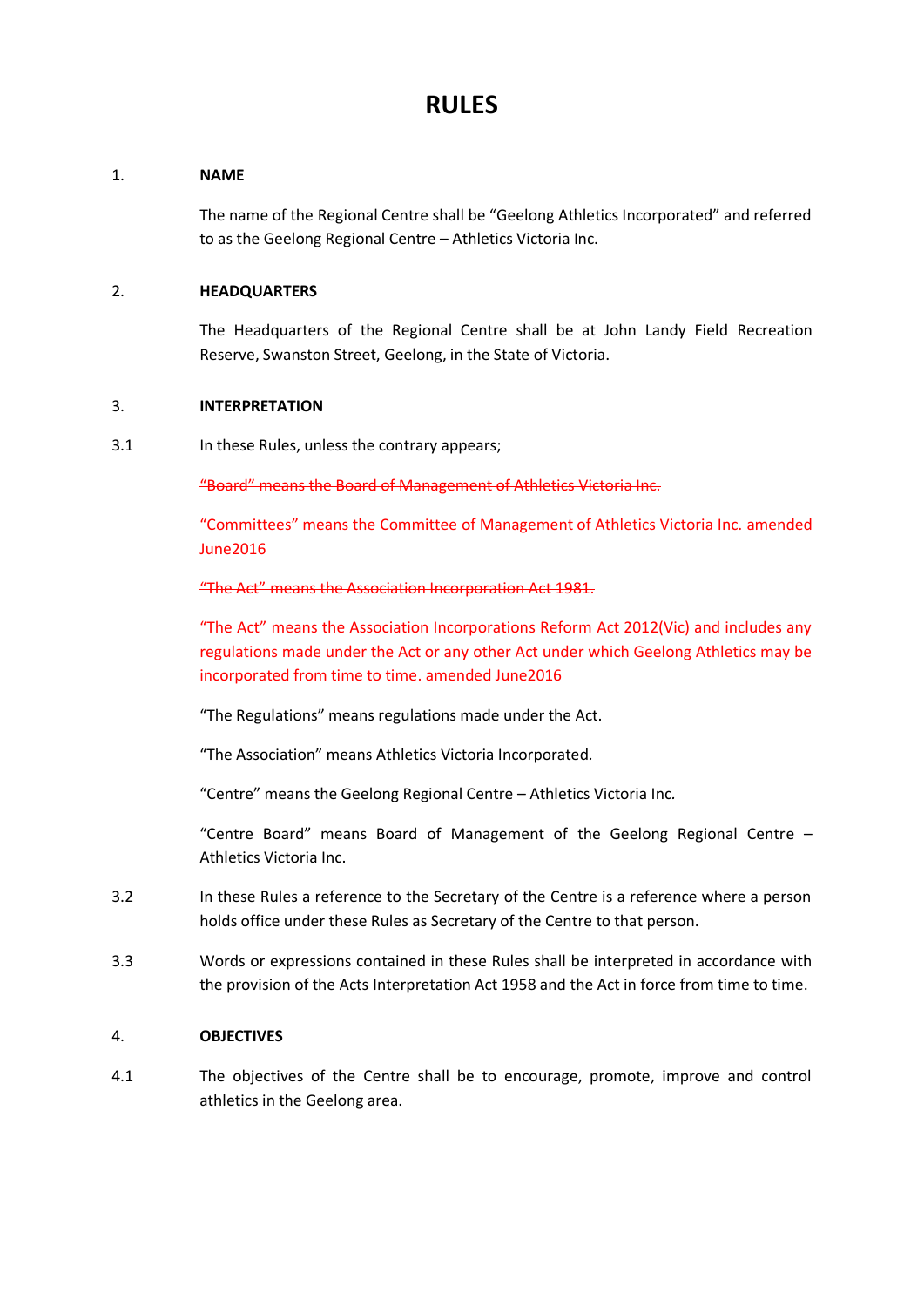#### 5. **POWERS**

5.1 The Centre shall have all such powers as set out in Section 16 of the Act as required for the attainment of the objectives of the Centre and such other powers as may be agreed to by the Centre and expressed in its Rules and By-Laws as approved by the Association.

#### 6. **MEMBERSHIP**

6.1 There shall be two categories of Membership namely:

Affiliate Members (clubs) and Members (individuals).

- 6.2 Affiliate Members of the Centre shall be such clubs as are affiliated with the Association from time to time and attached to the Centre by the Association.
- 6.3 All Affiliate Members attached to the Centre shall be entitled to be represented at any General Meeting of the Centre by two (2) delegates. Delegates shall be Members of both the Association and the Affiliate Member attached to the Centre. They shall be nominated to the Centre in writing by the Secretary of the Affiliate Member and shall remain a delegate until written notice is received from the Secretary of the Affiliate Member to the contrary.
- 6.4 Members of the Association shall be such natural persons who are eligible in accordance with the laws of Athletics Australia Inc. and who are nominated and approved for Membership as provided in the By-Laws of the Association.
- 6.5 There shall be categories of Members as defined in the By-Laws.

#### 7. **APPLICATION FOR MEMBERSHIP**

- 7.1 An application for Affiliate Membership shall be made in the manner prescribed in the By-Laws of the Association. The Board-Committee(amended June2016) shall have the power to accept or reject any application.
- 7.2 An application from a natural person for Membership shall be made in the manner prescribed in the By-Laws of the Association and may be accepted by the Secretary of the Association subject to ratification by the Board Committee(amended June 2016) at its next Meeting.

#### 8. **FEES AND LEVIES**

8.1 Notwithstanding such fees and levies as determined by the Association the Centre Board may determine additional fees and levies.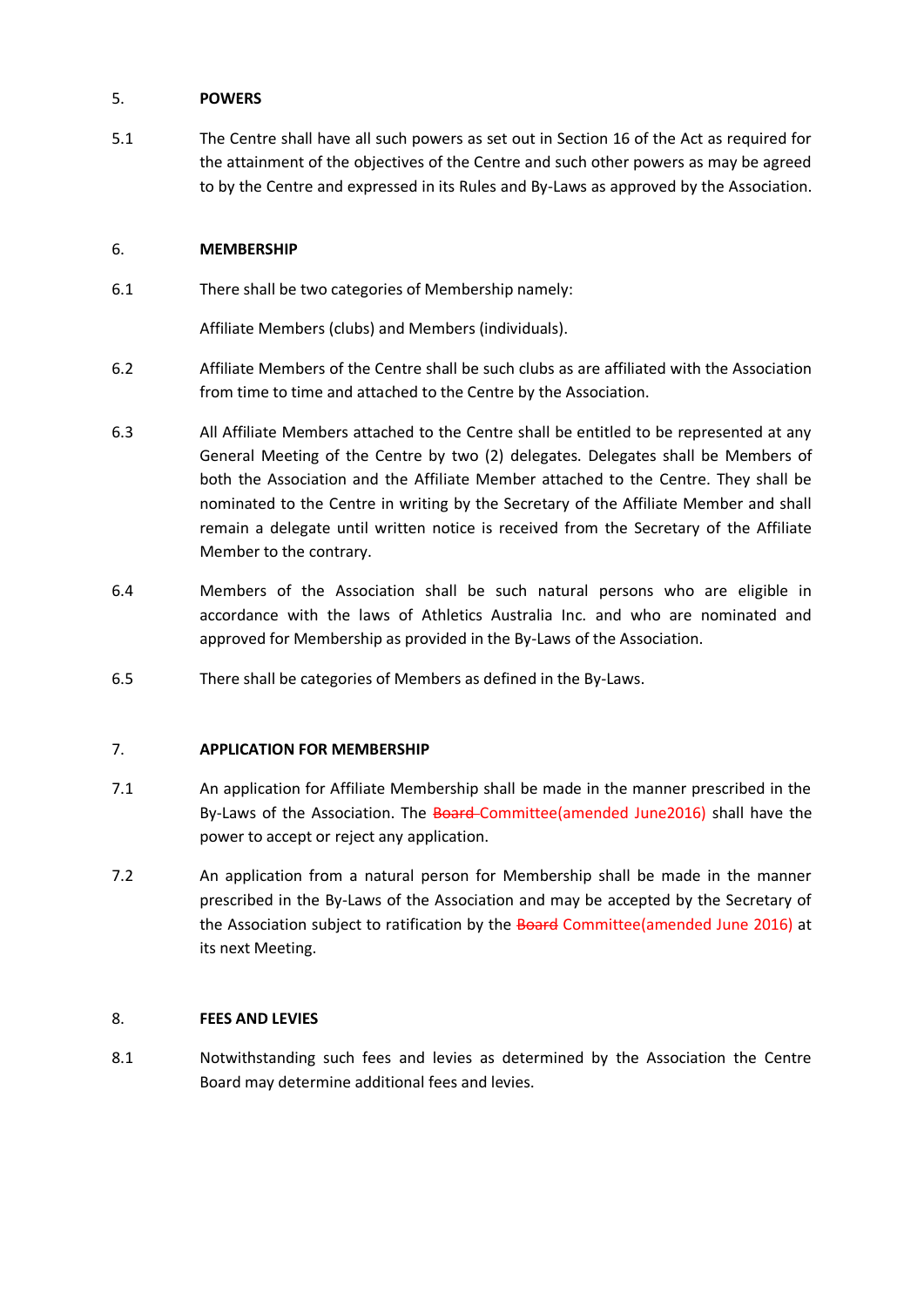#### 9. **REGISTER**

- 9.1 The Centre Registrar shall keep and maintain a register of Members in which shall be entered the full name, address, date of birth and date of entry of the name of each Member.
- 9.2 The Register shall be available for inspection by Members at General Meetings or other times as mutually acceptable.

#### 10. **RESIGNATIONS**

10.1 The resignation of an Affiliate Member or Member shall be effected upon receipt by the Secretary of the Association of a written notice of resignation and of acceptance by the Board Committee(amended June2016).

#### 11. **SUSPENSION, REPRIMANDS AND FINES**

- 11.1 The Centre Board having satisfied itself that the procedures as prescribed in the By-Laws for dealing with such matters as suspensions, reprimands and fines have been followed may by special resolution passed by three-fourths of the Centre Board Members either suspend, reprimand or fine an Affiliate Member or a Member if the Centre Board is of the opinion that the Affiliate Member or Member has refused or neglected to comply with these Rules or the By-Laws, or has been guilty of unbecoming conduct or conduct prejudicial to the interest of the Association and/or the Centre.
- 11.2 Any parties suspended, reprimanded or fined shall have the right of appeal to the Association.

#### 12. **DISPUTES AND MEDIATION**

- 12.1 The grievance procedure set out in this Rule applies to disputes under these Rules between
	- (a) A Member and another Member; or
	- (b) A Member and the Centre.
- 12.2 The parties to the dispute must meet and discuss the matter in dispute, and, if possible, resolve the dispute within fourteen (14) days after the dispute comes to the attention of all the parties.
- 12.3 If the parties are unable to resolve the dispute at the meeting, or if a party fails to attend that meeting, then the parties must within ten (10) days, hold a meeting in the presence of a mediator.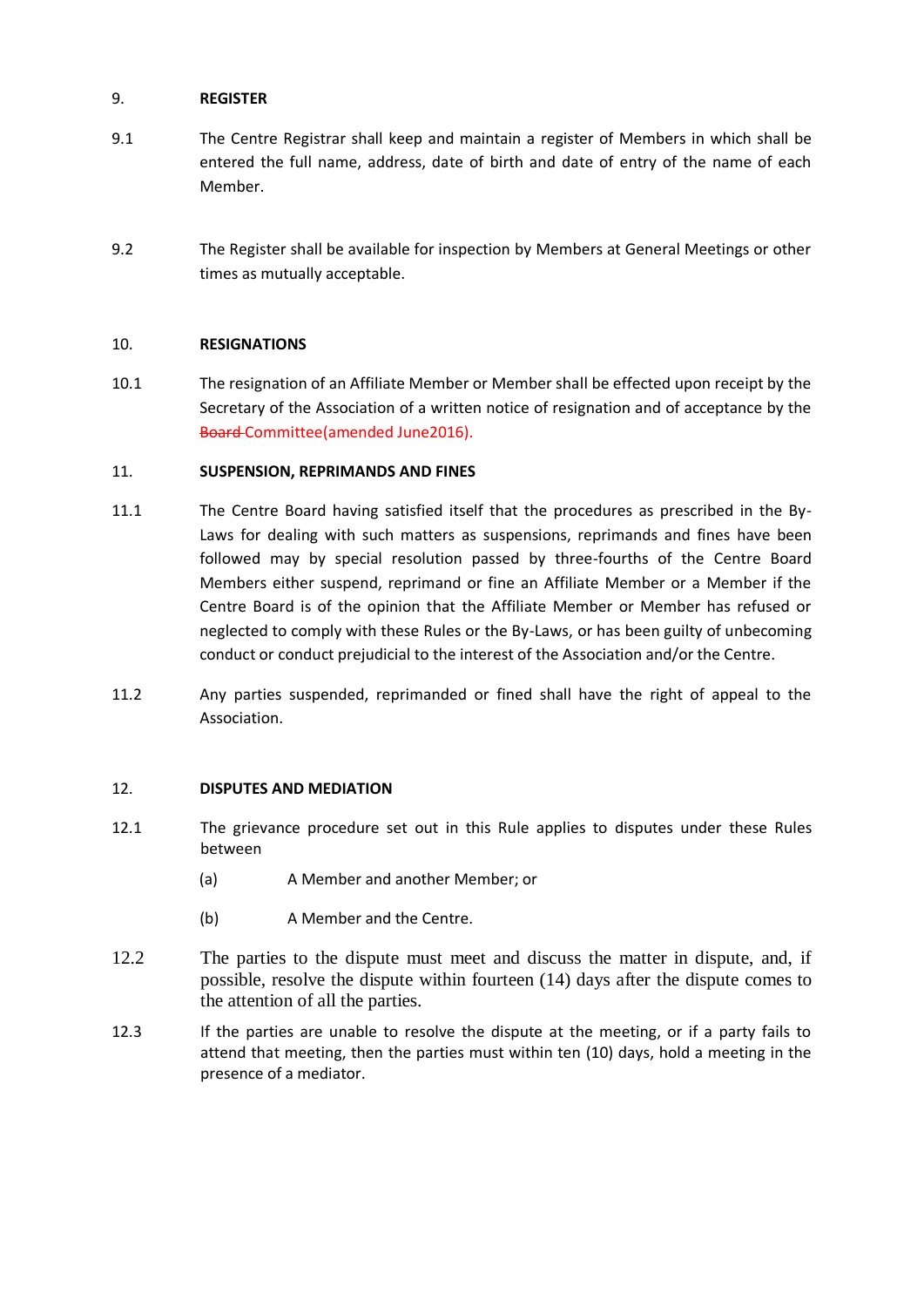- 12.4 The mediator must be:
	- (a) A person chosen by agreement between the parties; or
	- (b) In the absence of agreement:
		- (i) In the case of a dispute between a Member and another Member. A person appointed by the Committee of the Centre Centre Board(amended June2016); or
		- (ii) In the case of a dispute between a Member and the Centre, a person who is a mediator appointed or employed by the Dispute Settlement Centre of Victoria (Department of Justice).
- 12.5 A Member of the Centre can be a mediator.
- 12.6 The mediator cannot be a Member who is a party to the dispute.
- 12.7 The parties to the dispute must, in good faith, attempt to settle the dispute by mediation.
- 12.8 The mediator, in conducting the mediation, must:
	- (a) Give the parties to the mediation process every opportunity to be heard, and
	- (b) Allow due consideration by all parties of written statement submitted by any party; and
	- (c) Ensure that natural justice is accorded to the parties to the dispute throughout the mediation process.
- 12.9 The mediator must not determine the dispute.
- 12.10 If the mediation process does not result in the dispute being resolved, the parties may seek to resolve the dispute in accordance with the Act otherwise at law.

#### 13. **CENTRE BOARD OF MANAGEMENT**

- 13.1 The Centre Board shall be responsible for managing the affairs of the Centre.
- 13.2 The Centre Board shall consist of a President, Vice-President, Treasurer, Secretary and Portfolio Managers as provided for in Section 15 of these Rules.
- 13.3 The Quorum for Centre Board Meetings shall be 50 per cent (or if the total number of incumbent members is not equally divisible by half, then the next whole number of Members in excess of 50 per cent) of the incumbent Members. No business shall be transacted at any Centre Board Meeting until a quorum of Members is present at the time when the meeting proceeds to business.
- 13.4 The Centre Board shall meet no less than ten (10) times in each year. Meetings of the Centre Board shall be chaired by the President or in the absence of the President by the Vice-President. In the absence of the President and Vice-President the Centre Board shall elect from among its Members a Chairperson for the Meeting.
- 13.5 The Chairperson shall have a deliberate vote and if necessary a casting vote.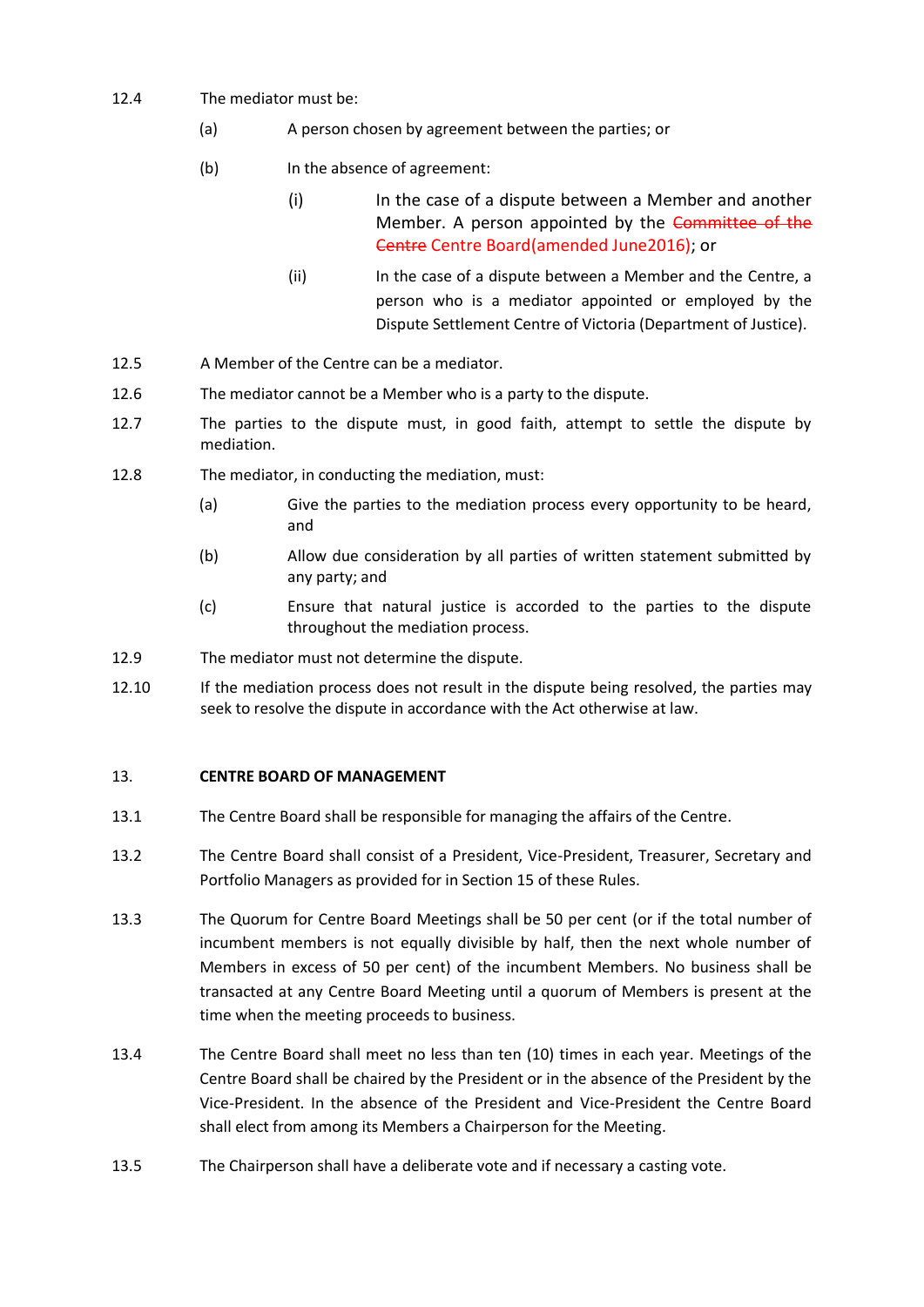- 13.6 The Centre Board shall provide the Secretaries of Affiliate Members and registered Life Members with Board Minutes and Financial Statements of the Centre and shall provide to the Annual General Meeting a detailed report on its activities and of the financial affairs of the Centre.
- 13.7 Any financial Member may nominate for a position on the Centre Board. Such nomination shall be made in writing and signed by two (2) other financial Members and accompanied by the written consent of the Nominee. The nomination must be lodged with the Centre Secretary not less than thirty-five (35) days prior to the date of the Annual General Meeting.
- 13.8 All positions on the Centre Board shall be determined by means of a secret ballot as prescribed in the By-Laws, except as provided for in Rule 13.12.
- 13.9 The newly elected Centre Board shall take office at the close of the Annual General Meeting and shall hold office until the close of the next Annual General Meeting.
- 13.10 If the prescribed number or less than the prescribed number of nominations are received to fill any position, those nominated, shall be declared elected. Unfilled positions if any shall be determined as prescribed in Rule 13.12.
- 13.11 Any Member of the Centre Board who is absent from two (2) consecutive Meetings for reasons unacceptable to the Centre Board, shall be disqualified from the Centre Board and the vacancy so caused shall be filled at the discretion of the Centre Board.
- 13.12 Vacancies on the Centre Board shall be filled at the discretion of the Centre Board.
- 13.13 Members of the Centre Board shall be entitled to vote at General Meetings of the Centre.
- 13.14 Members of the Centre Board may be ex officio Members of all Centre Committees, except the Finance Committee.

#### 14 *Deleted 2007*

#### 15. **PORTFOLIOS**

- 15.1 The Centre Board shall consider and determine each year Portfolios for which nominations for Portfolio Managers will be called to be elected at the next Annual General Meeting. Such determination shall be made at least two calendar months prior to the Annual General Meeting.
- 15.2 Portfolio Managers shall be responsible for convening Meetings of their Portfolio Committees, and shall conduct the affairs of the Portfolio in accordance with guidelines established from time to time by the Centre Board. They shall be responsible to the Centre Board.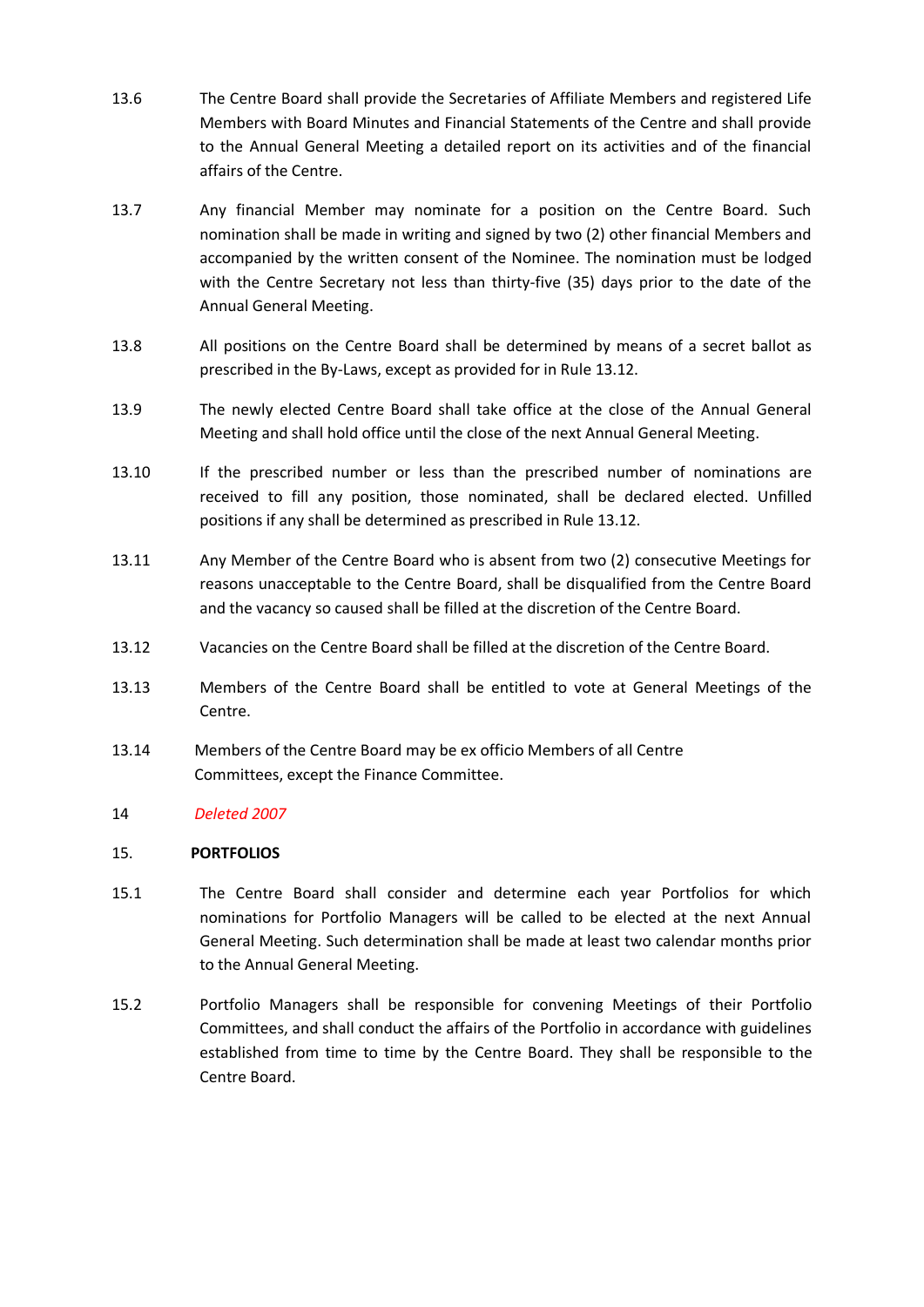- 15.3 Any financial Member of the Association may nominate to be Manager of a specific Portfolio. Such nomination shall be made in writing and be signed by two (2) other financial Members and be accompanied by the written consent of the Nominee. The nomination must be lodged with the Centre Secretary not less than thirty-five (35) days prior to the date of the Annual General Meeting.
- 15.4 Each of the Portfolio Manager's positions shall be determined by a secret ballot as prescribed in the By-Laws.
- 15.5 Portfolio Managers shall take office at the close of the Annual General Meeting and shall hold office until the close of the next Annual General Meeting.
- 15.6 If only one (1) nomination is received for any one position the Nominee shall be declared elected. Unfilled positions shall be determined as prescribed in Rule 15.8.
- 15.7 Portfolio Managers shall appoint their own Portfolio Committee. Composition of Committees to be submitted to Centre Board for approval or otherwise by the first Centre Board Meeting after the Portfolio Manager's election.
- 15.8 Vacancies in positions of Portfolio Managers shall be filled at the discretion of the Centre Board.

#### 16. **GENERAL MEETING**

- 16.1 The Centre Board may convene a General Meeting of the Centre at any time.
- 16.2 The Centre Board shall upon receipt of a request in writing signed by a majority of Affiliate Members convene a General Meeting within thirty-five (35) days of the receipt by the Secretary of the requisition. The said requisition shall state the objectives of the required Meeting. Only such listed business shall be discussed at the Meeting.
- 16.3 The Secretary shall at least thirty (30) days before the date fixed for a General Meeting send to the Secretary of each Affiliate Member and Life Member a notice stating the place, date and time of the Meeting and the nature of the business to be transacted at the Meeting.
- 16.4 The quorum for a General Meeting shall be delegates representing the majority of all Affiliate Members.
- 16.5 Any Member may attend a General Meeting, but the right to speak will be at the Chairperson's discretion. Delegates representing Affiliate Members, Board Members and Life Members will be the only Members permitted to vote. A Member having more than one qualification to vote, shall not be entitled to more than one vote, **except the Chairman of the meeting at the time of any vote, who shall be entitled to a casting or second vote in the event of an equal number of votes being cast.(amended June 2016).**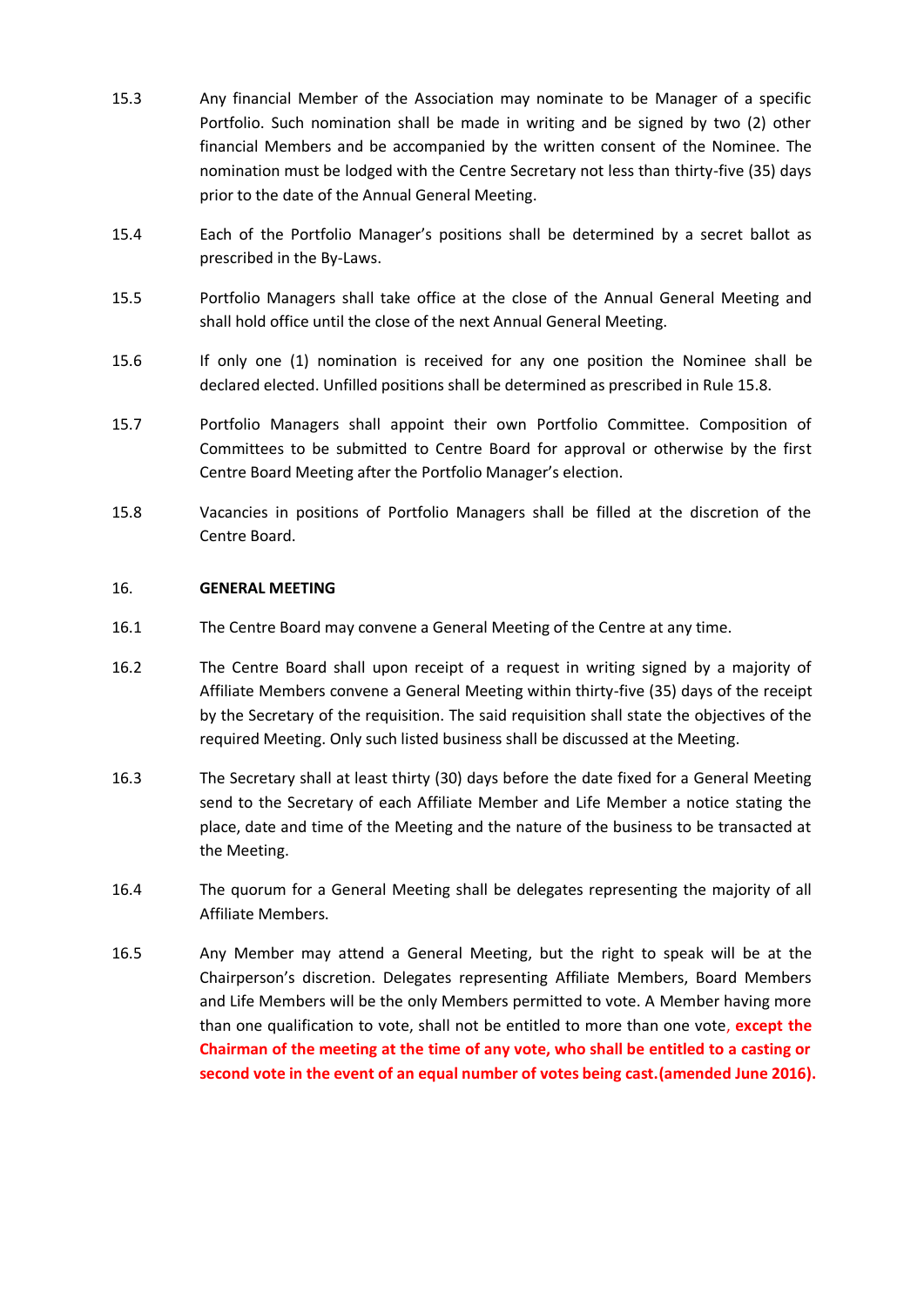- 16.6 If within fifteen (15) minutes after the appointed time for the commencement of a Meeting, a quorum is not present, the Meeting if convened upon the requisition of Affiliate Members shall be dissolved, and in any other case shall stand adjourned to the same day, time and place of the following week unless the Chairperson specifies otherwise or written notice is sent to Affiliate Members prior to the date to which the Meeting has adjourned. If at the adjourned Meeting a quorum is not present within fifteen (15) minutes of the appointed time for commencement of the meeting, the Meeting shall lapse. In the event of an adjourned Meeting lapsing, the responsibility for all business appearing on the notice paper for such Meeting shall revert to the Centre Board.
- 16.7 The President shall act as Chairperson at a General Meeting. If the President is absent or wishes not to do so, the Vice-President shall act as Chairperson. If the Vice-President is absent or elects not to do so, the Meeting shall elect one of their number to chair the Meeting.
- 16.8 The Chairperson of a General Meeting at which a quorum is present may, with the consent of a majority of Members attending the Meeting, adjourn the Meeting from time to time and place to place, but no business shall be transacted at an adjourned Meeting other than the business left unfinished at the Meeting at which the adjournment took place.
- 16.9 Where a Meeting is adjourned for thirty (30) days or more, a notice of the adjourned Meeting shall be sent as prescribed in Rule 16.3.
- 16.10 There shall be three (3) specific General Meetings each year, namely an Annual General Meeting, a Summer General Meeting and a Winter General Meeting. A notice calling for business to be included on the agendas of these specific General Meetings shall be sent to Affiliate Members not less than sixty (60) days prior to the date set for the Meeting. In the case of the Annual General Meeting the notice must be lodged with the Centre Secretary not less than thirty-five (35) days prior to the date set for the Meeting.
- 16.11 Voting at General Meetings not involving elections under Rules 13.8, 14.8, 15.4 shall be by show of hands unless five (5) persons eligible to vote at the Meeting requests a secret ballot on the matter requiring resolution. The Chairperson of the Meeting shall appoint a scrutineer/s to assist in the conduct of the ballot.

#### 17. **ANNUAL GENERAL MEETING**

- 17.1 The Centre Board shall convene an Annual General Meeting to be held in June of each year. (*Altered September 2011*)
- 17.2 The order of business at the Annual General Meeting shall be:
	- (a) To confirm the Minutes of the preceding Annual General Meeting and of any General Meeting held since that Meeting not previously confirmed;
	- (b) To receive from the Centre Board reports upon the activities of the Centre during the last preceding financial year;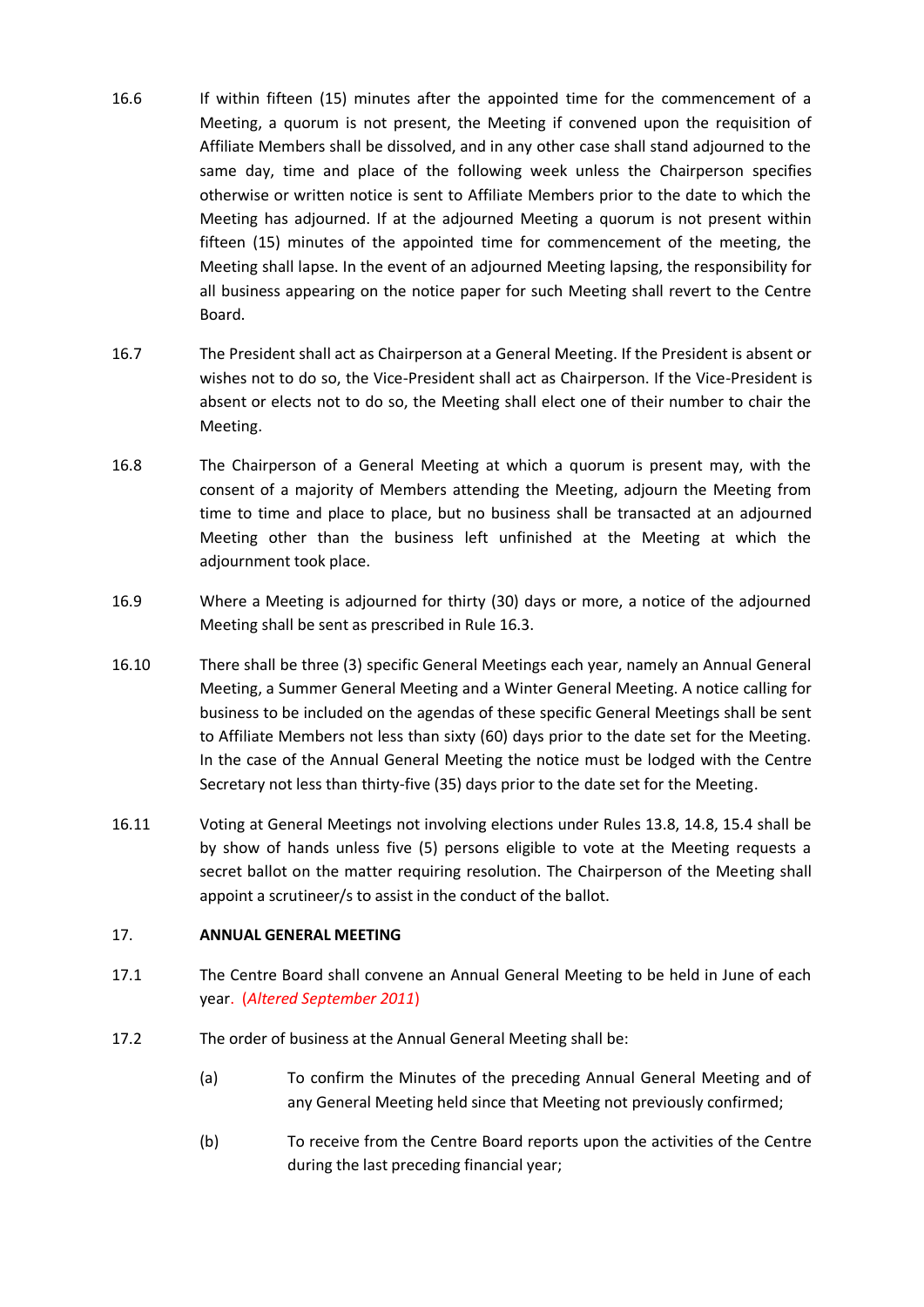- (c) To receive and consider the statements submitted in accordance with Section 30 (3) of the Act; To receive and consider the financial statements for the preceding financial year submitted by the Centre Board in accordance with Part 7 of the Act:(amended June 2016)
- (d) To consider and vote upon nominations for Life Membership and other Centre awards as provided for in the By-Laws;
- (e) To elect the Centre Board, Portfolio Managers and those Members of the Finance Committee elected at the Annual General Meeting;
- (f) To nominate four (4) representatives, with one (1) member, the Portfolio Manager, Technical and Equipment an automatic representative, to the John Landy Field Management Committee Incorporated; To nominate three (3) representatives, with one (1) representative, the Portfolio Manager, Technical and Equipment being an automatic nominated representative, to the John Landy Field Management Committee Incorporated;"(amended June 2016)
- (g) To appoint an Auditor;
- (h) To appoint a Public Officer; deleted June 2016
- (i) *(Deleted May 2003)*
- (i)  $(h)$  To consider and make determinations with respect to alterations to these Rules; amended June 2016
- $(k)$  (i) To consider any business of which notice has been given in accordance with these Rules. amended June 2016

#### 18. **SUMMER GENERAL MEETING**

- 18.1 The Centre Board shall convene a Summer General Meeting to be held in May each year. (*Altered September 2011)*
- 18.2 The ordinary business of the Summer General Meeting shall be to receive and consider detailed reports on all aspects of:
	- (a) Interclub competition for the summer season just completed.
	- (b) Geelong Track and Field Championships for the season just completed.
	- (c) Any other track and field activity conducted by the Centre or with the Centre's approval.
	- (d) To elect the Portfolio Manager, Summer Competition, if the position is not scheduled for election at the Annual General Meeting in the same year.
	- (e) To consider any business of which notice has been given in accordance with these Rules.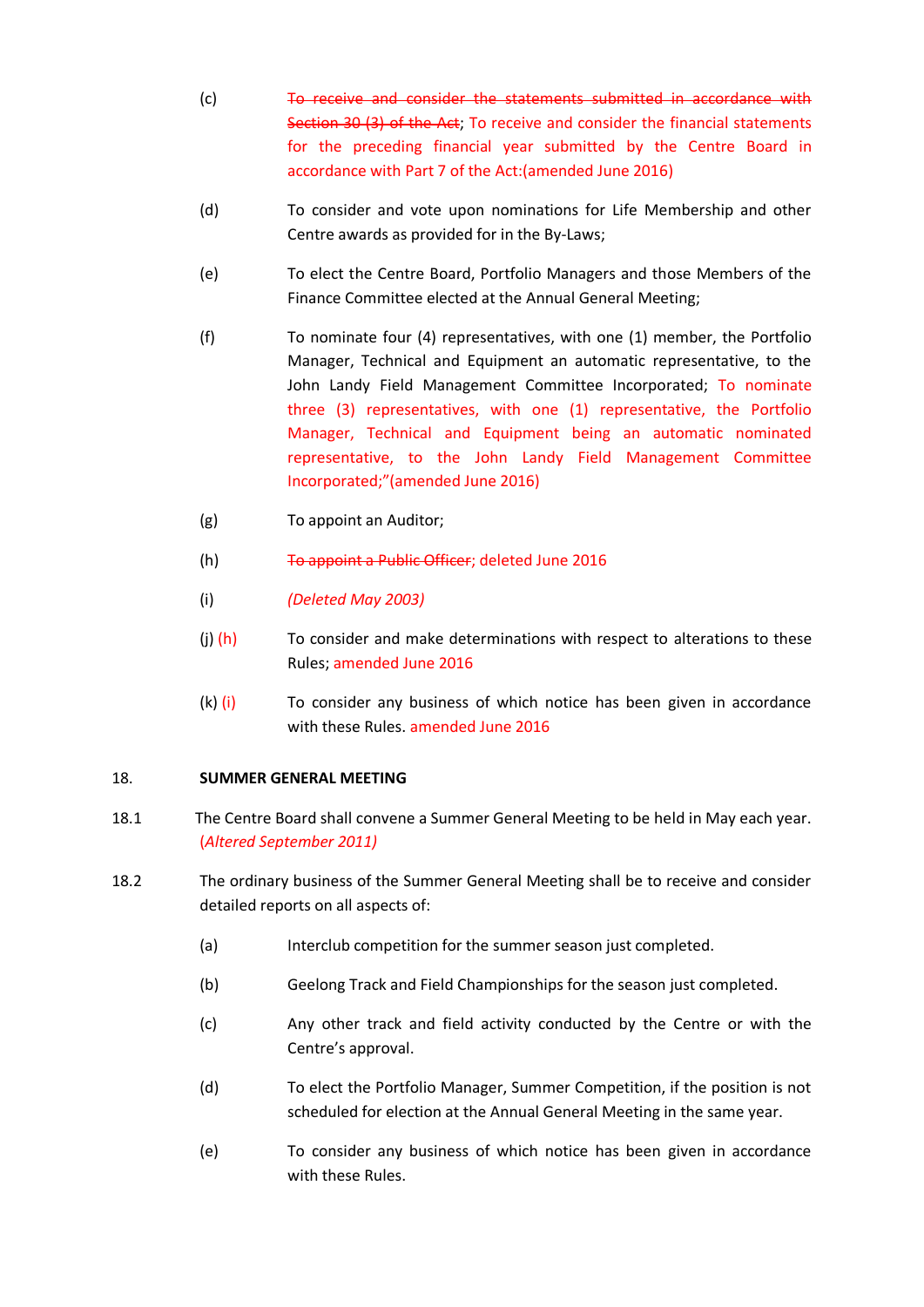- 18.3 The Meeting shall also confirm the detailed proposals for the next summer season and shall set guidelines as to the policy for the summer season thereafter.
- 18.4 Any motion to substantially change the guidelines set the previous year for the next summer season shall require a three-quarter majority vote in order to be passed.

#### 19. **WINTER GENERAL MEETING**

- 19.1 The Centre Board shall convene a Winter General Meeting to be held in either September or October of each year.
- 19.2 The ordinary business of the Winter General Meeting shall be to receive and to consider detailed reports on all aspects of:
	- (a) The Geelong Cross Country and Road Running Championships, and Race Walking Championships.
	- (b) Community runs.
	- (c) Any other winter activity organised by or with the Centre's approval.
	- (d) To elect the Winter Portfolio Manager, if the position is not scheduled for election at the Annual General Meeting in the same year.
	- (e) To consider any business of which notice has been given in accordance with these Rules.
- 19.3 The Meeting shall also confirm the detailed proposals for the next winter season and shall set guidelines as to the policy for the winter season thereafter.
- 19.4 Any motion to substantially change the guidelines set the previous year for the next winter season shall require a three-quarter majority vote in accordance with these Rules.

#### 20. **FINANCE AND ADMINISTRATION**

- 20.1 The funds of the Centre shall be derived from entrance fees, subscriptions, donations and such other sources as the Centre Board from time to time determines.
- 20.2 The financial year of the Centre shall commence on 1st April in each year and end on 31st March following.
- 20.3 The Centre Board shall ensure the safe custody and control of all books, documents and securities of the Centre.
- 20.4 The control of the assets of the Centre shall be vested in the Centre Board.
- 20.5 The books and accounts of the Centre shall be available for inspection by a Member authorised in writing by the Secretary of an Affiliate Member at a time and place mutually agreed upon by the Treasurer and the Member concerned.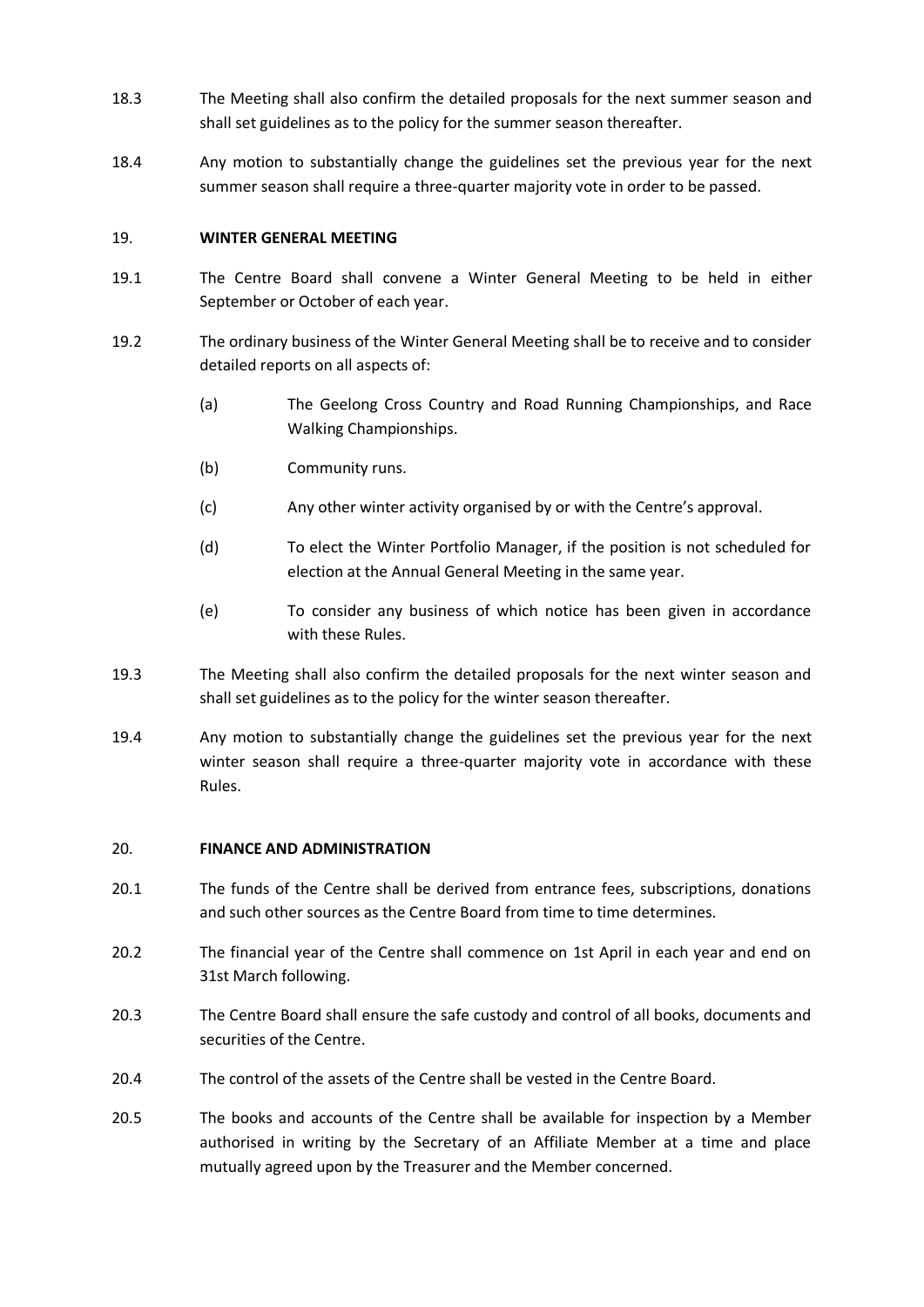- 20.6 All cheques, drafts, bills of exchange, promissory notes and other instruments shall be signed by two (2) of either the President, Vice-President or the , Treasurer or Secretary. amended June 2016
- 20.7 The Centre Board shall ensure the safe custody and control of the common seal. The common seal shall not be affixed to any instrument except by the authority of the Centre Board and the affixing of the common seal shall be attested by the Chairperson of the Meeting which authorised its affixing and one other Member of the Centre Board who was in attendance at the said Meeting.

#### 21. **STAFF**

21.1 The Centre Board shall have the power to appoint such staff as may be required for the efficient management of the Centre.

#### 22. **ALTERATIONS TO THE RULES AND BY-LAWS**

- 22.1 These Rules and the statement of purposes of the Centre shall not be altered except by a special resolution passed by three-fourths of the Members present and eligible to vote under Rule 16.5.
- 22.2 The By-Laws of the Centre shall not be altered except by a special resolution passed by three-fourths of the Members of the Centre Board.

#### 23. **WINDING UP OF THE CENTRE**

23.1 In the event of the winding up of the Centre or the cancellation of the incorporation of the Centre, the assets and property of the Centre must not be distributed to its members but to an organisation with similar objects.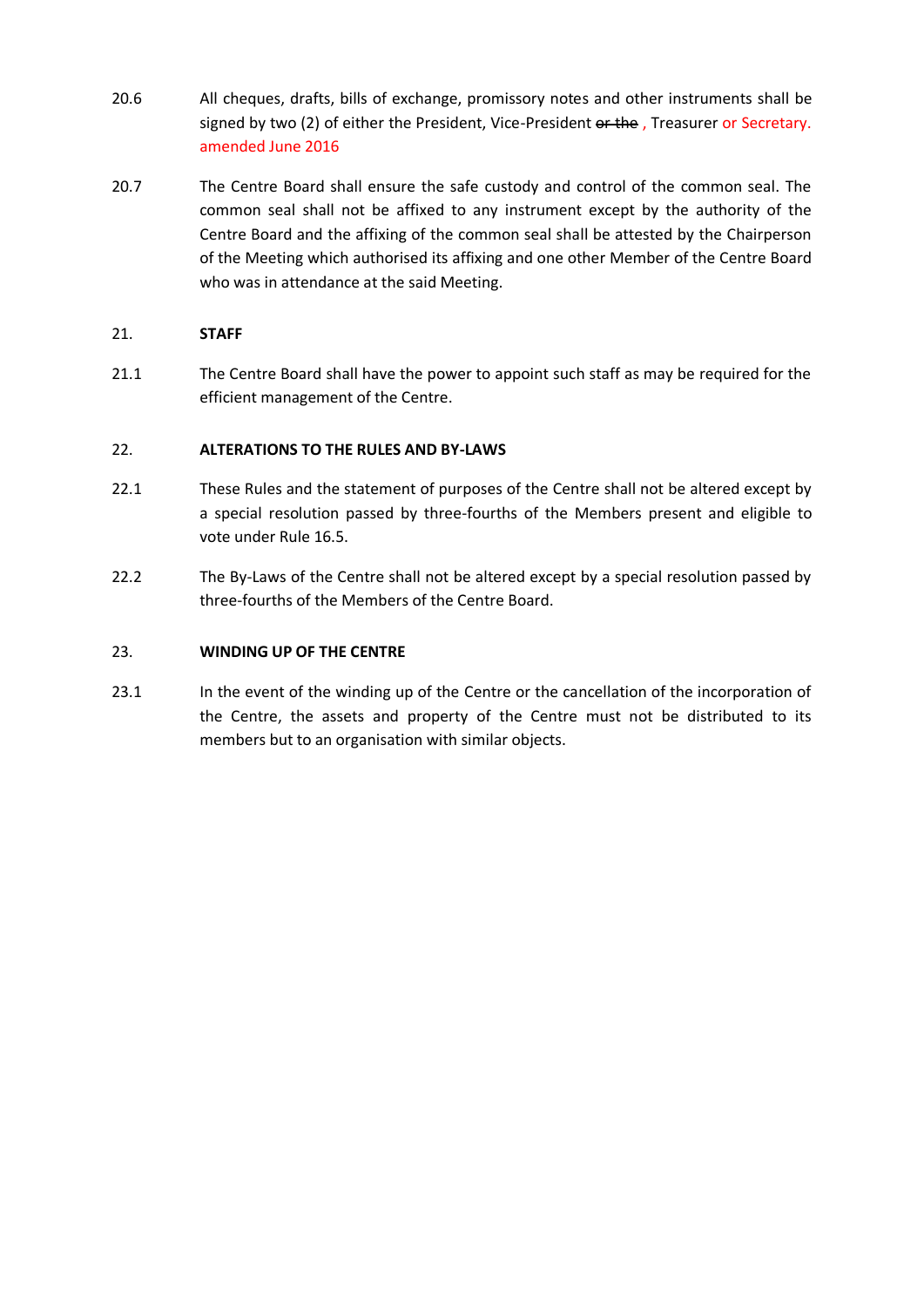## **BY-LAWS**

#### 1. **AFFILIATE MEMBER**

- 1.1 An Affiliate Member of the Association is one who has complied with all requirements of the By-Laws of the Athletics Victoria Inc*.*
- 1.2 An Affiliate Member of the Geelong Regional Centre Inc. Athletics Victoria Inc*.* shall be one who has completed the above requirements and has been attached to the Centre by the Association.

#### 2. **COMBINED TEAMS AND SPECIALIST CLUBS**

2.1 Combined teams and specialist clubs are those fulfilling the requirements of the By-Laws of the Association.

#### 3. **MEMBERS**

3.1 Membership of the Association in categories of members shall be as set down from time to time in the By-Laws of the Association.

#### 4. **COMPETING ATHLETES**

- 4.1 The classification of competing athletes shall be as set down in the By-Laws of the Association from time to time.
- 4.2 A "Geelong Centre Athlete" shall be one registered first claim with an Affiliate Member attached to the Centre in respect of the competition for which the claim is being recognised.

#### 5. **TRANSFERS**

5.1 A competing athlete wishing to transfer or register with another Affiliate Member other than the one in which current registration is held must apply for a transfer in accordance with the By-Laws of the Association.

#### 6. **SUSPENSIONS, INVESTIGATIONS AND APPEALS**

6.1 All allegations of a breach of a rule or By-Law except for those reported by Meeting Managers and/or Team Managers shall be made in writing within seven (7) days of the alleged breach to the Centre Board in the form of a Statutory Declaration.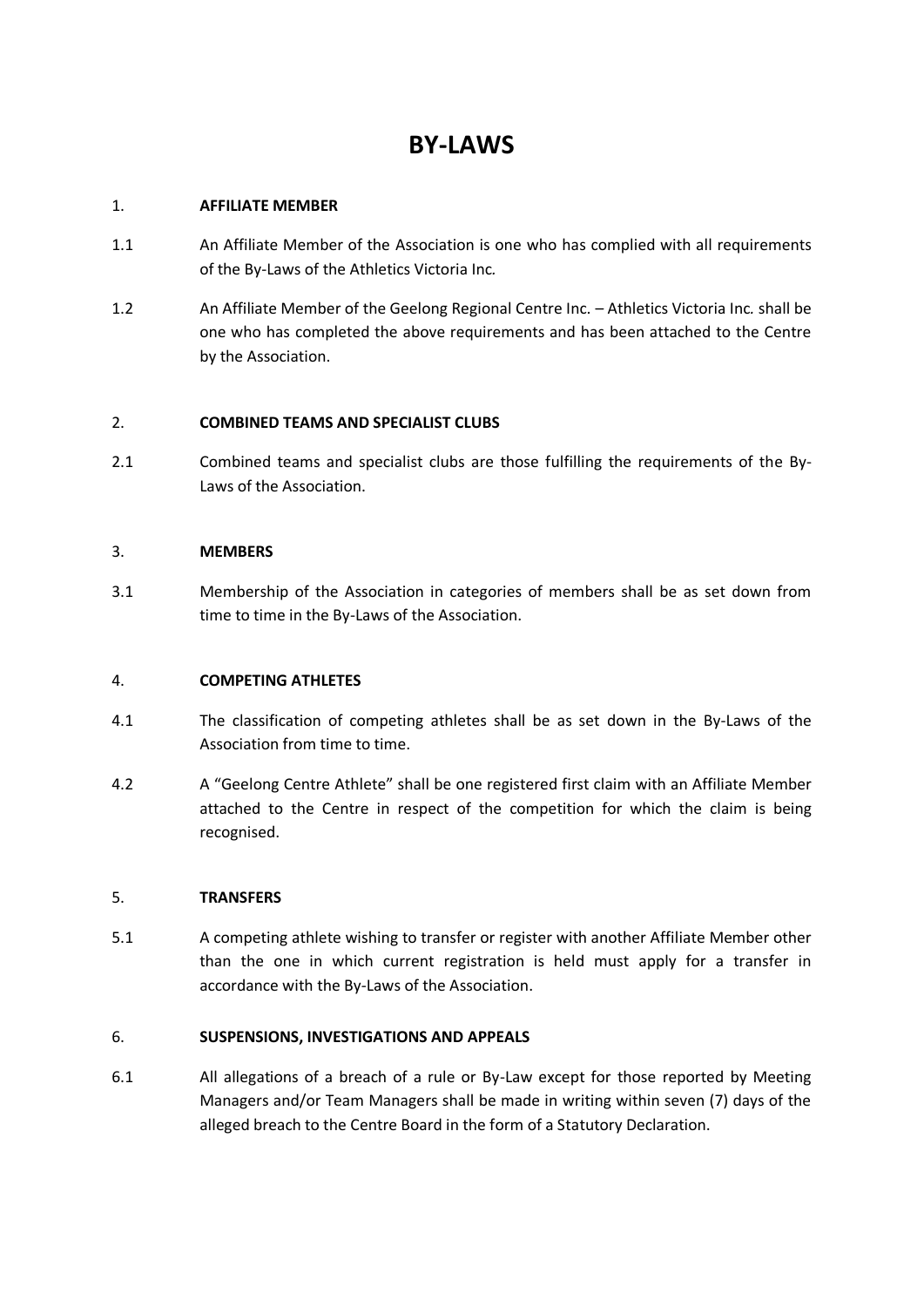- 6.2 Meeting Managers shall report to the Centre Board in writing within seven (7) days of the meeting any person whose conduct at any competition is unbecoming and/or not in the best interests of the Association, or is in wilful breach of a direction of the Meeting Manager.
- 6.3 Centre Team Managers shall report to the Centre Board seven (7) days, any person whose conduct whilst under the Manager's jurisdiction is unbecoming and/or not in the best interests of the Centre or is in wilful breach of a direction of the Manager.
- 6.4 If, in the opinion of the Centre Board, such declaration or report does not disclose a prima facie case for the person, Member or Affiliate Member referred to therein it shall dismiss the allegation. (Centre Board should deal with the report within seven (7) days.)
- 6.5 If the Centre Board is of the opinion that a prima facie case exists, it shall determine whether the alleged breach shall be dealt with in writing or orally.
- 6.6 If it is decided to deal with the matter in writing, the Secretary shall forward to the person, Member or Affiliate Member concerned a copy of the declaration or report, and require him/her/it to respond in writing within seven (7) days stating the facts relevant to the alleged breach upon which such person, Member or Affiliate Member relies, and any other relevant details.
- 6.7 The Centre Board or a sub-committee of not less than three (3) of its members shall consider such written evidence placed before it and may seek further information before making a decision. When the Centre Board has considered all evidence it shall advise the parties involved of its decisions.
- 6.8 If the matter is to be considered orally, the Centre Board shall appoint a day for the hearing and forward to the person, Member or Affiliate Member against whom the allegations are made a copy of the allegation and advice as to the date and place of the hearing, giving at least seven (7) days notice. The person, Member or Affiliate Member shall be informed that he/she/it has the right to be represented at the hearing. In addition the Centre Board shall summon any other person as required to give evidence. The hearing shall be before the Centre Board or a sub-committee consisting of no less than three (3) of its members. When the Centre Board [*or a sub-committee*] has considered all evidence it shall advise the parties involved of its decisions.

#### 7. **CONDUCT OF ELECTIONS**

- 7.1 The Centre Board shall appoint a Returning Officer for the conduct of any elections required by the Rules. The Returning Officer shall not have a vote except a casting vote.
- 7.2 The *Secretary* shall arrange for the preparation of a list of Affiliate Members, Board Members and Life Members eligible to vote, such list being closed *seven (7)* days prior to the close of the ballot.

#### (*altered May 11th 2011)*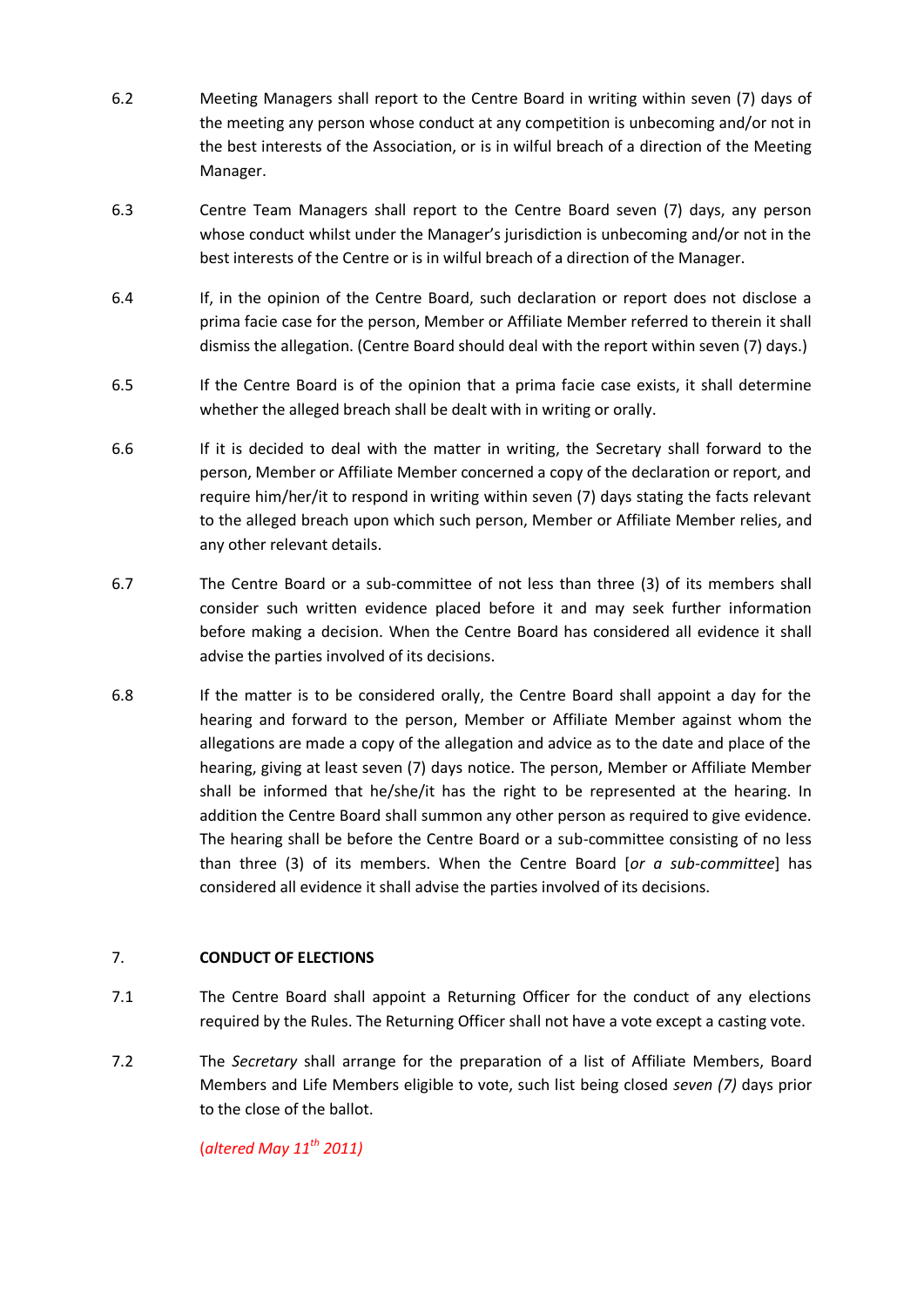- 7.3 The Centre Board shall arrange for the preparation of ballot papers which shall show the name and address of the Returning Officer, names of candidates arranged in alphabetical order, instructions as to how to cast a valid vote and the closing time for the voting. The Centre Board shall notify Affiliate Members of the nominated candidates for any election at least fourteen (14) days prior to the polling date.
- 7.4 At the close of the voting, the Returning Officer shall:
	- (a) Reject all ballots which do not show a clear preference for a candidate.
	- (b) Count the votes for each candidate on all unrejected ballot papers.
	- (c) Declare the candidate who has received the most number of votes elected.
- 7.5 If on the count two candidates have an equal number of votes, the Returning Officer shall decide by a casting vote which candidate shall be elected.
- 7.6 At the conclusion of the counting, the Returning Officer shall report to the Chairman on the conduct and result of the ballot, following which the Chairman shall declare the candidate gaining the most number of votes elected to the position.

#### 8. **CHAMPIONSHIPS OF GEELONG**

- 8.1 The Centre Board shall be responsible for the conditions under which Championships will be conducted.
- 8.2 The Championships to be conducted each year shall be as follows:

#### SUMMER CHAMPIONSHIP SERIES

Geelong Track and Field Championships

Geelong Track Relay Championships

*(altered 11th May 2011)*

*(deleted 9 th November 2016)*

#### WINTER CHAMPIONSHIP SERIES

Geelong Cross Country Championship – between 3-*8* km in distance.

Geelong Road Running Championship – between 3-*8* km in distance.

#### *(altered May 11th 2011)*

- 8.3 Championship event specifications and age groups shall be set down in the appropriate **Summer Handbook,** as amended from time to time by the Centre Board on the advice of the appropriate General Meeting
- 8.4 In all Geelong Championships, a gilt medallion shall be awarded to the 1st placed Geelong Centre athlete, a silvered medallion to the 2nd placed Geelong Centre athlete, and a bronzed medallion to the 3rd placed Geelong Centre athlete *if their entry included*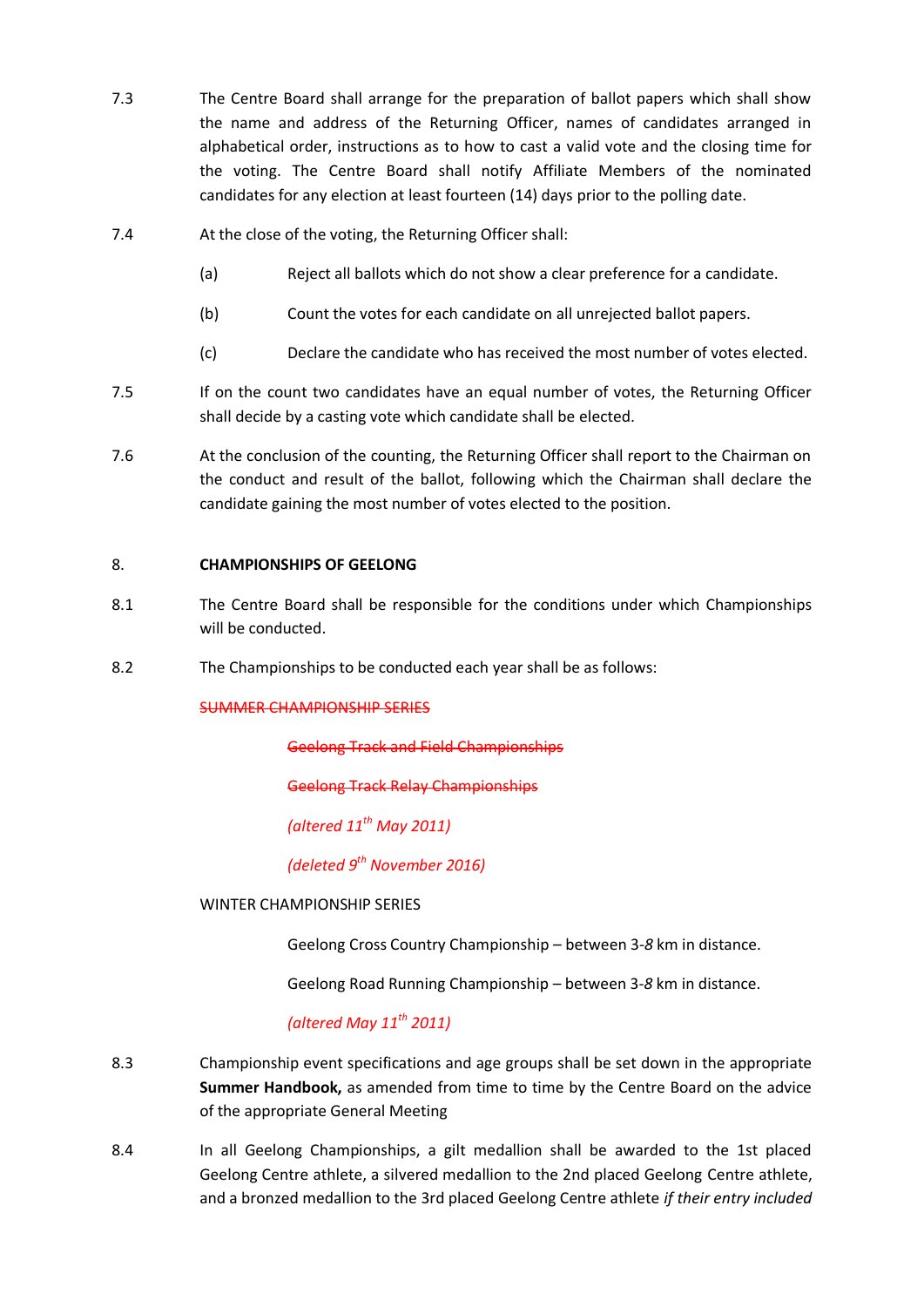*payment for medal eligibility, for Individual events. A Certificate to be awarded to the members of the 1st, 2nd & 3rd placed teams in the Relays. (altered May 11th 2011)*

- 8.5 In the event of an athlete not being a Geelong Centre athlete obtaining a place in the first three in a Championship event, a special award shall be made to that athlete.
- 8.6 *(Deleted 11th May 2011)*
- 8.7 Competing athletes must represent their first claim Affiliate Member in all Championship events.
- 8.8 *Under age competitors must be under the age as of 31st December of the year of the competition. (altered 11th May 2011)*
- 8.9 Veteran competitors must have attained that age on the date of the performance.
- 8.10 *Implements and event specifications shall be those prescribed by Athletics Australia Inc.*  except for the Veteran Age Groups which shall be the *implements and event specifications prescribed by the Victorian Masters. (altered May 11th 2011)*
- 8.11 Any athlete who competes in the first round of an event of a Championship, qualifies for subsequent round and withdraws without providing a medical certificate or proving exceptional circumstances, shall not be permitted to compete in any further event in that series of Championships.
- 8.12 Geelong Athletics hold a championship event where an entry has been received *by the close of entries advertised in the Geelong Summer Handbook. (altered May 11th 2011)*

#### 9. *(Deleted May 11th 2011)*

#### 10. **GEELONG CENTRE RECORDS**

- 10.1 A Geelong Centre Record is one made by a Member or an Affiliate Member attached to the Centre in competition under the jurisdiction of IAAF Affiliates.
- 10.2 Conditions under which records shall be recognised shall be according to the Rules of the Athletics Australia Inc., but notwithstanding anything contained in such Rules a Geelong Record may be established in any competition sanctioned by the IAAF, Athletics Australia Inc. or State Association.
- 10.3 Events and age groups for which records shall be recognised shall be as set down in the current Summer Handbook.
- 10.4 Under age records shall be established by a competitor who has not attained the age on the date of the performance.
- 10.5 Veteran records shall be established by a competitor who has attained the age on the date of the performance.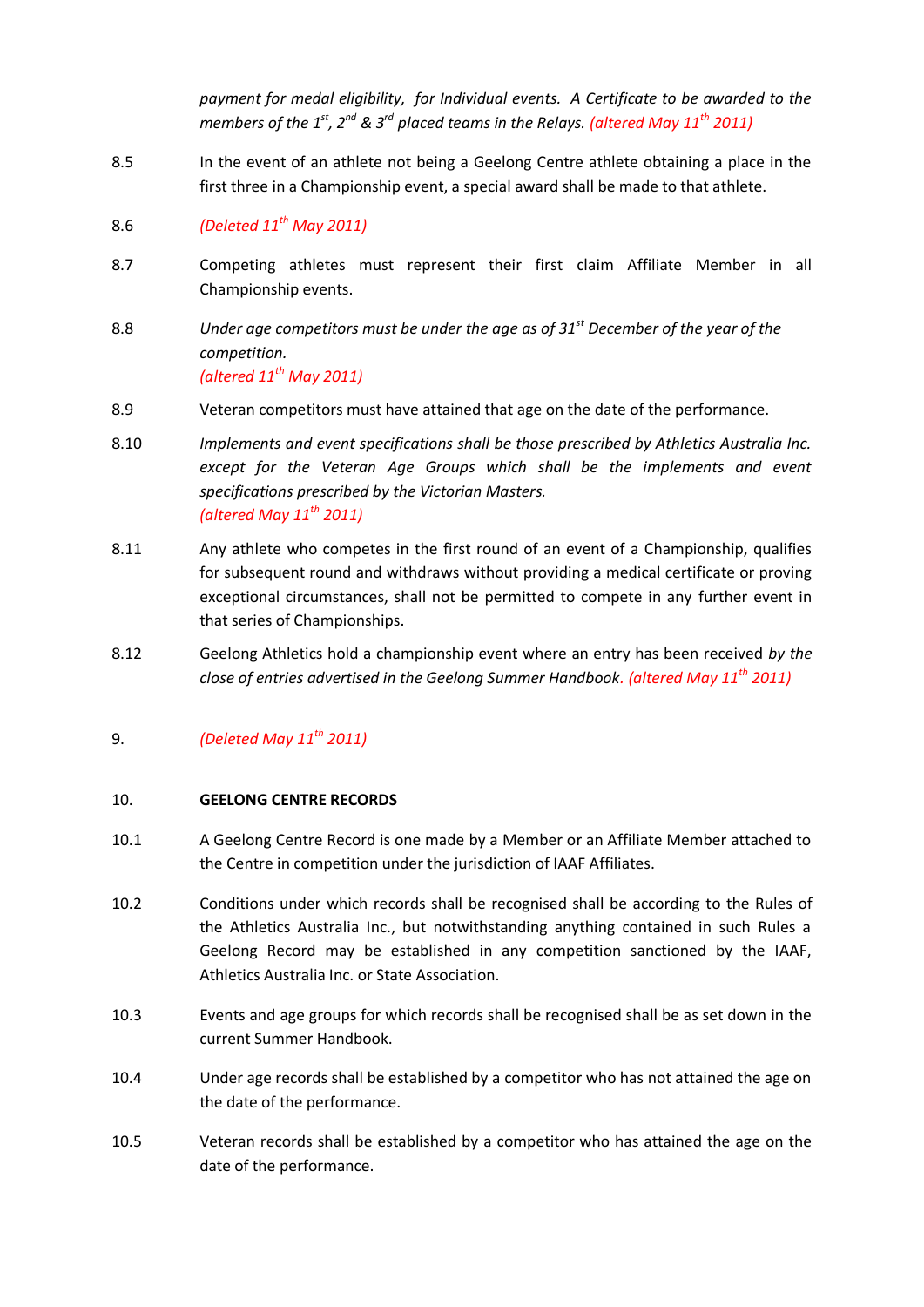- 10.6 For under age relay teams all team members must be under the appropriate age on the day of the performance and be registered with the same Affiliate Member.
- 10.7 For veteran relay teams all team members must have attained the appropriate age on the day of the performance and be registered with the same Affiliate Member.
- 10.8 Implements and specifications for record purposes shall be those prescribed from time to time by the Athletics Australia Inc. and agreed by the Association.

#### 11. **GEELONG CENTRE REPRESENTATIVE TEAMS AND TEAM MANAGERS**

- 11.1 Athletic teams may be selected by the Centre for competition within or outside Australia.
- 11.2 Team Managers shall be appointed by the Centre Board, and shall have and exercise full control and responsibility for the direction, discipline and welfare of his/her team to the extent of the terms of reference defined by the Centre Board.
- 11.3 The Team Manager shall be in complete control of all team members, staff, and coaches attached to the team, and any person travelling or staying with the team. They, in turn, shall be fully responsible to the Team Manager.
- 11.4 Where required by the Centre Board a form of commitment to accept the authority and direction of the Team Manager in all matters shall be signed by each team member, and where the team member is under the age of eighteen (18) years co-signed by a parent or guardian, by or at the first team meeting. Where no team meeting is held, the agreement must be signed and returned to the Manager by the specified date.

#### 12. **CENTRE AWARDS**

- 12.1 There shall be a system of Centre awards:
	- (a) Life Member
	- (b) Merit Award
	- (c) Distinguished Service Award
- 12.2 Life Membership may be awarded to Members who have given at least:
	- (a) Service to the Centre for at least 10 years as an active member of the Board or;
	- (b) Service to the Centre for at least 5 years as an active member of the Board and at least 7 years as an active member of a Sub Committee or;
	- (c) Service to the Centre for at least 5 years as an active member of the Board and at least 7 years outstanding service to the Centre in another capacity.

Altered August 2010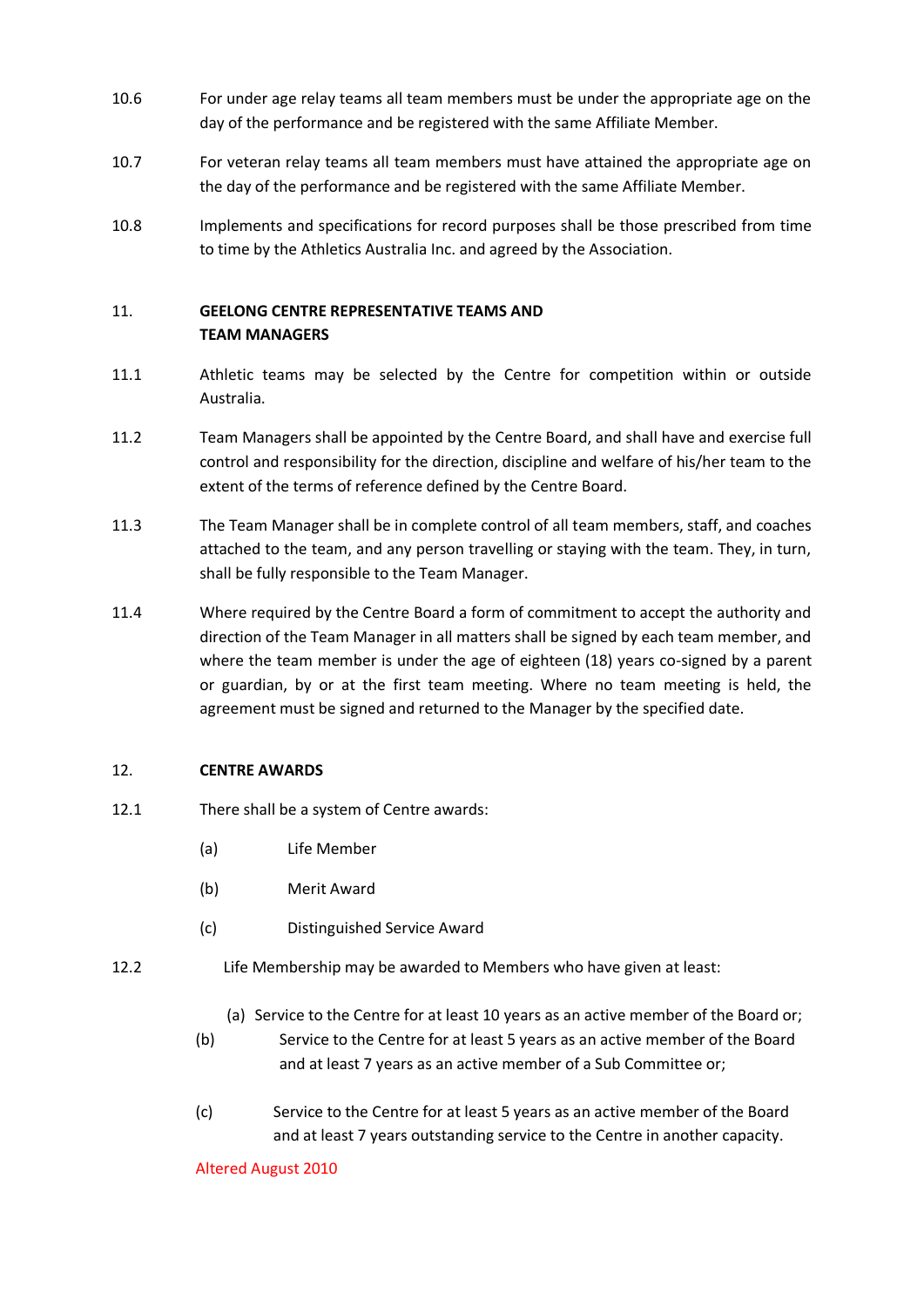- 12.3 Merit Awards may be awarded to Members who have given at least five (5) years outstanding service to the Centre. (Certificate)
- 12.4 Distinguished Service Award shall be awarded to a Member who has been registered with an Affiliate Member attached to the Centre by the Association for a period not less than twenty-five (25) years.
- 12.5 Life Members shall be
	- (a) Exempt from paying any fee levied on Registrations by the Centre.
	- (b) Admitted as a spectator or official to all meetings conducted by the Centre free of charge.
	- (c) Required as a competitor to pay any and all fees as for Interclub competition, Championships, Cross Country events, PB meetings and any other such competitions held under the auspices of the Centre.
	- (d) Entitled to attend General Meetings and have voting rights.
- 12.6 Centre Awards shall be proposed by Affiliate Members and signed by the President and Secretary of the Affiliate Member. Their proposal shall include a summary of the achievements of the Member proposed.
- 13. CENTRE COLOURS LOGO
- 13.1 The colours of the Centre shall be navy blue and white.
- 13.2 The design of the Centre competition uniform, badge and logo shall be decided by the Centre Board.
- 13.3 The Preferred Dress for Centre officials shall be:
	- MEN *Athletics Victoria Officials shirt, Athletics Victoria Officials vest,* Navy blue slacks, or Navy blue walk shorts and suitable walk socks. *Athletics Victoria Officials jacket.* Black shoes. WOMEN – *Athletics Victoria Officials shirt, Athletics Victoria Officials vest, Athletics Victoria Officials jacket.* with navy blue skirt or slacks. *Black* shoes.

Official uniform of the Association or Athletics Australia Inc*.* may be worn. *(Altered May 2011)*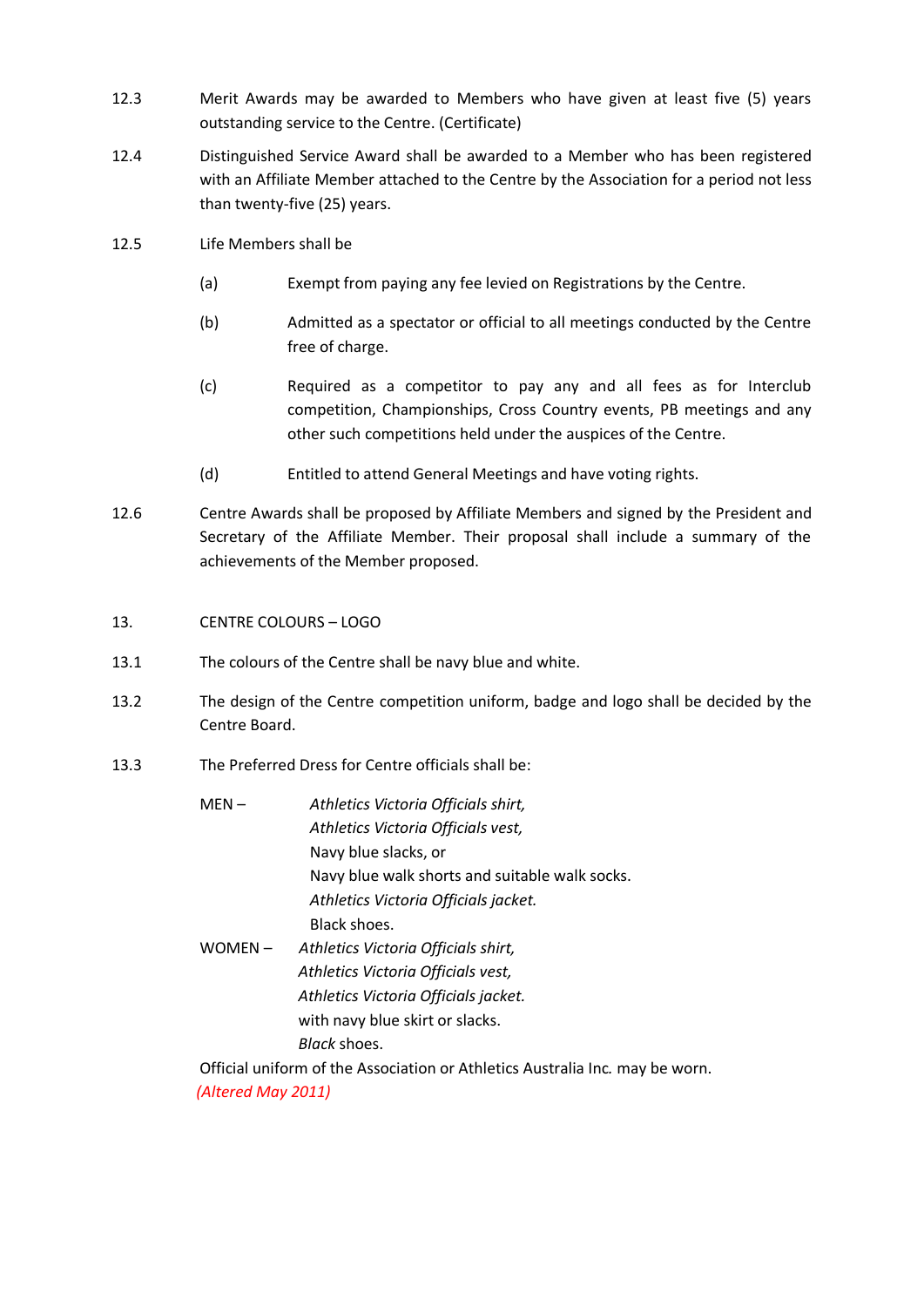#### 14. **CRITERIA FOR AWARDING OF CENTRE TROPHIES**

#### 14.1 **INDIVIDUAL AWARDS GENERAL CRITERIA**

Trophies are available to 1<sup>st</sup> claim members of Geelong Centre clubs who compete at least  $\frac{1}{2}$ of the interclub competition at Geelong.

Consideration is given to performances in local competition, Victorian State League then representing Geelong and performances in Country, Victorian, Australian Championships or IAAF International competition.

Awards are not based on a single event but results over a season. However, if high standards are reached in an IAAF International competition the performance will be treated on its merits. The relative merits of younger athletes is considered.

Awards will not necessarily be restricted to one athlete where warranted.

If no performances are of a suitable standard, no award will be made.

#### 14.2 **GENERAL AWARD CATEGORIES ARE IN UNDER 16, OPEN & VETERAN AGE GROUPS FOR BOTH MALE & FEMALE.**

Sprints – 100m, 200m or 400m.

Middle Distance – 800m or 1500m. Distance – 3000m, 5000m, 10000, or steeplechase. Hurdles, Horizontal Jumps, Vertical Jumps, Throws, Walks. Athlete with Potential & Improvement.

#### 14.3 **SPECIAL AWARDS**

BEST FIRST YEAR ATHLETE (Male or Female)

BEST ATHLETE WITH DISABILITY

(*Added July 2011)*

JOYCE LOCKYER MEMORIAL TROPHY – Awarded to the athlete judged on sportsmanship, athletic accomplishment, potential and popularity with fellow athletes and officials. The recipient need not be the best athlete. This trophy is open to all athletes.